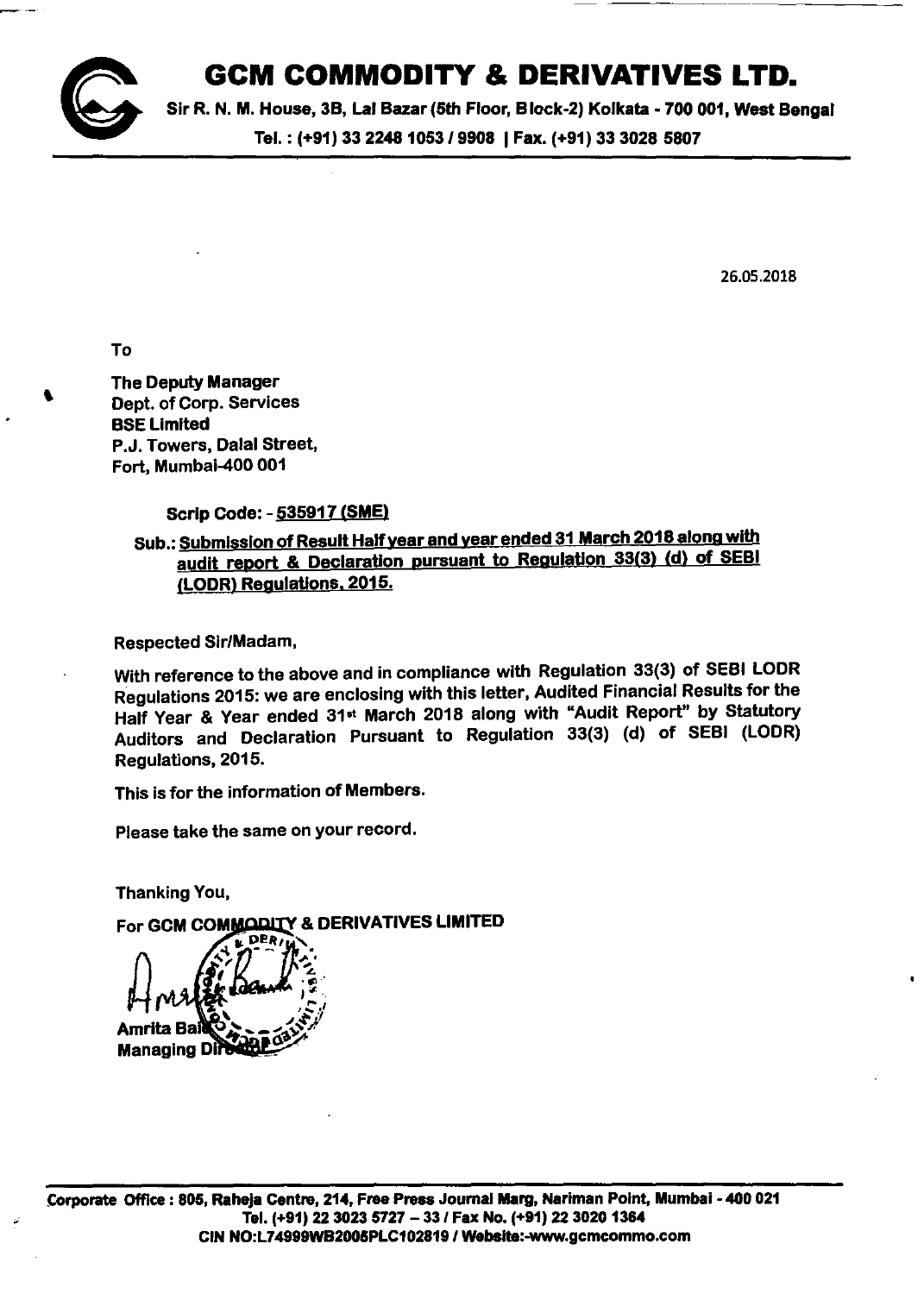

## **GCM COMMODITY & DERIVATIVES LTD.**

Sir R. N. M. House, 3B, Lal Bazar (5th Floor, Block-2) Kolkata - 700 001, West Bengal

Tel. : (+91) <sup>33</sup> *22481053/9908* IFax. (+91) <sup>33</sup> <sup>30285807</sup>

26.05.2018

To

The Deputy Manager Dept. of Corp. Services **BSE Limited** P.J. Towers, Dalal Street, Fort, Mumbai-400 001

#### Scrip Code: - 535917 (SME)

### Sub.: Declaration Pursuant to Regulation 33(3)(d) of SEBI (LODR) Regulations. 2015.

Respected Sir/Madam,

It is hereby declared and confirm that the Auditor's Report on Audited Financial Results of the company for the year ended 31st March 2018 is with unmodified Opinion.

This declaration is furnished in reference to the provision of Regulation 33(3)(d) of SEBI (LODR) Regulations 2015 as notified on 25<sup>th</sup> May 2016.

This is for the information of Members.

Please take the same on your record.

Thanking You,

For GCM COMMODITY & DERIVATIVES LIMITED

**Managing D**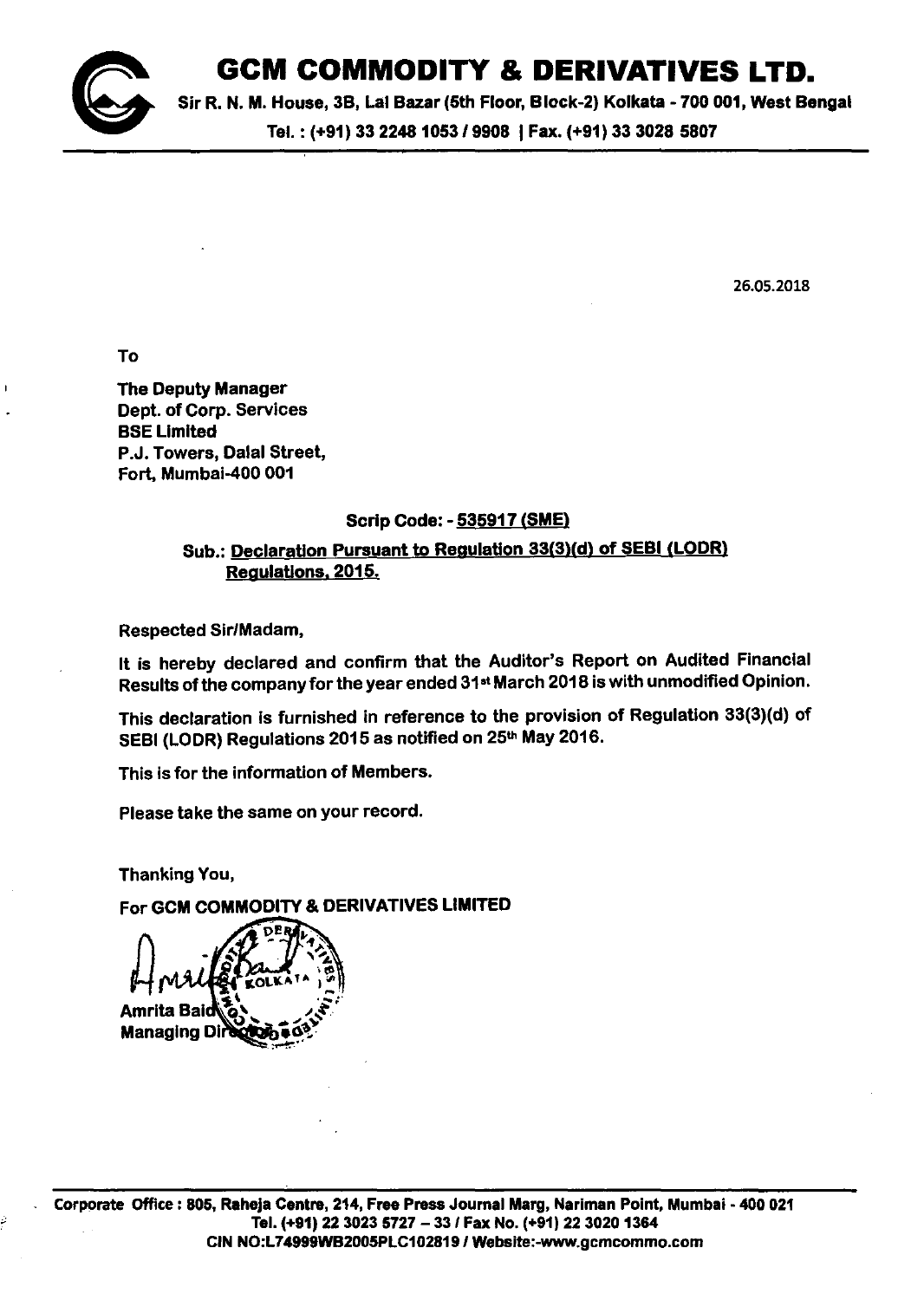# **ADSR&ASSOCIATES**

**CHARTERED ACCOUNTANTS-**

3B, LALBAZAR STREET,5TH FLOOR **KOLKATA - 700001** Tel no.: 03322481053,30285807 Mobile No.9339757751 Email: alokdas631@gmail.com

Auditor's Report on Statement of Standalone Annual Result of GCM COMMODITY & DERIVATIVES LIMITED pursuant to the Regulation 33 of the Securities and Exchange Board of India (Listing **Obligations and Disclosure Requirements) Regulations, 2015.** 

To the Board of Directors of

**GCM COMMODITY & DERIVATIVES LIMITED** 

- 1. We have audited the accompanying Statement of Standalone Financial Results of GCM **COMMODITY & DERIVATIVES LIMITED**('the Company') for the half year ended March 31, 2018 and theyear to date result for the period 01.04.2017 to 31.03.2018, attached herewith, being submitted by the company pursuant to the requirement of Regulation 33 of the SEBI (Listing Obligations and Disclosure Requirements) Regulations, 2015 as modified by Securities and Exchange Board of India Circular No. CIR/CFD/FAC/62/2016 dated July 05 2016 ('Listing obligation')
- 2. These Standalone statement has been prepared on the basis of the Standalone Annual Ind AS Financial Statements and reviewed financial result upto the end of the First Half year ended 30 September 2017 which is the responsibility of the Company's management and approved by the Board of Directors. Our responsibility is to express an opinion on these Statement based on our audit of the standalone Annual Ind AS Financial Statements which have been prepared in accordance with the recognition and measurement principles laid down in the companies (India Accounting Standards) Rules, 2015 as per section 133 of the companies Act, 2013 and other accounting principles generally accepted in India and in compliance with regulation 33 of the Listing Regulations.
- 3. We conducted our audit in accordance with the auditing standards generally accepted in India. Those standards require that we plan and perform the audit to obtain reasonable assurance about whether the financial results are free of material misstatement(s). An audit includes examining, on a test basis, evidence supporting the amounts disclosed as financial results. An audit also includes assessing the accounting principles used and significant estimates made by management. We believe that our audit provides a reasonable basis for our opinion.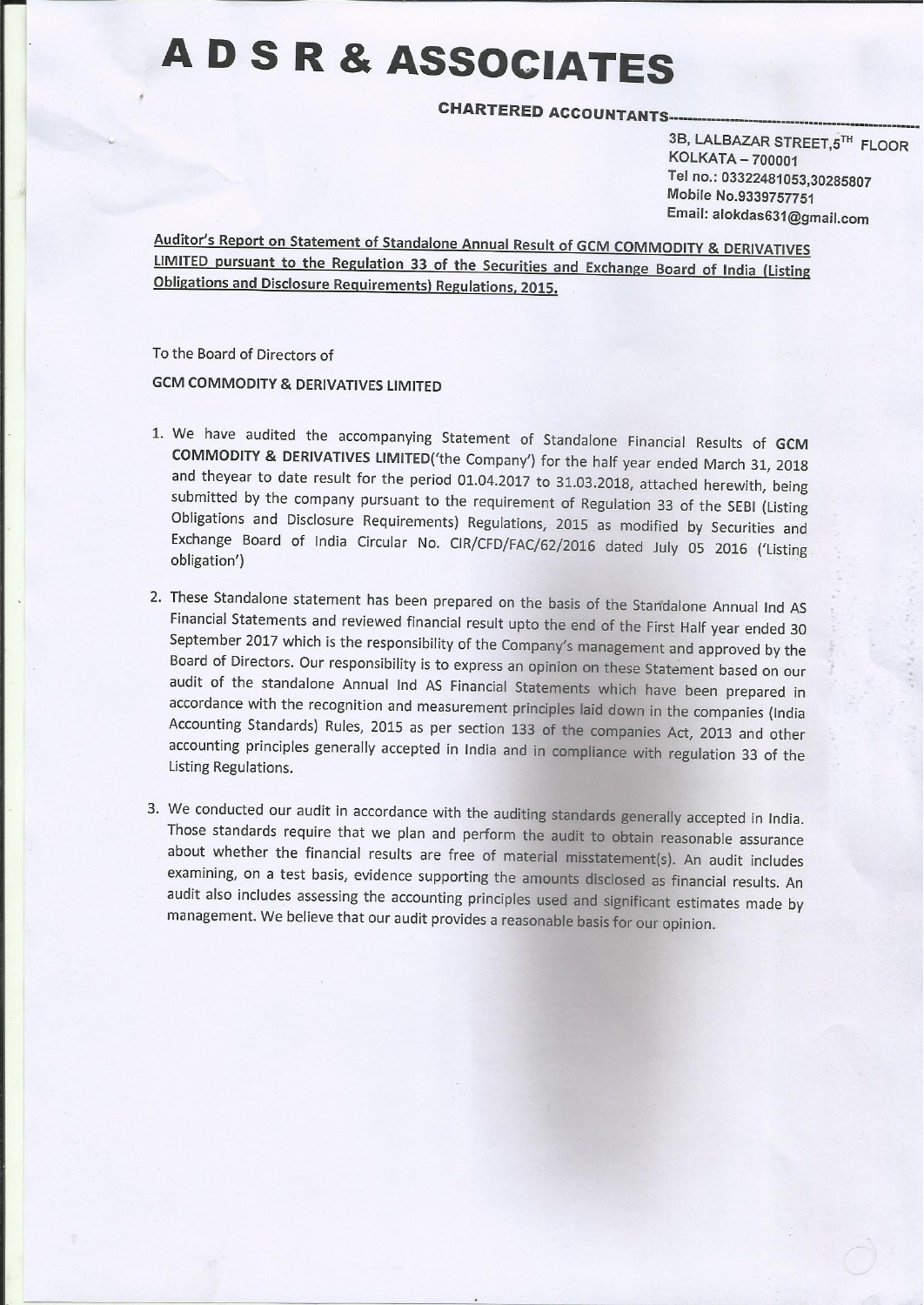# A D S R & ASSOCIATES

**CHARTERED ACCOUNTANTS** 

3B, LALBAZAR STREET,5TH FLOOR **KOLKATA - 700001** Tel no.: 03322481053,30285807 Mobile No.9339757751 Email: alokdas631@gmail.com

- 4. In our opinion and to the best of our information and according to the explanations given to us these Half year ended and year to date financial results:
	- are presented in accordance with the requirements of regulation 33 of SEBI (Listing  $i$ . Obligations and Disclosure Requirements) Regulations, 2015 in this regard; and
	- give a true and fair view of the net profit and other financial information for the Half year ii. ended March 31, 2018 as well as the year to date results for the period from 01.04.2017 to 31.03.2018.

For ADSR & Associates **Chartered Accountants** 

A.K.DAS Partner FRN: 329843E Membership-No.: 0055737

Place: Kolkata Date: May 26, 2018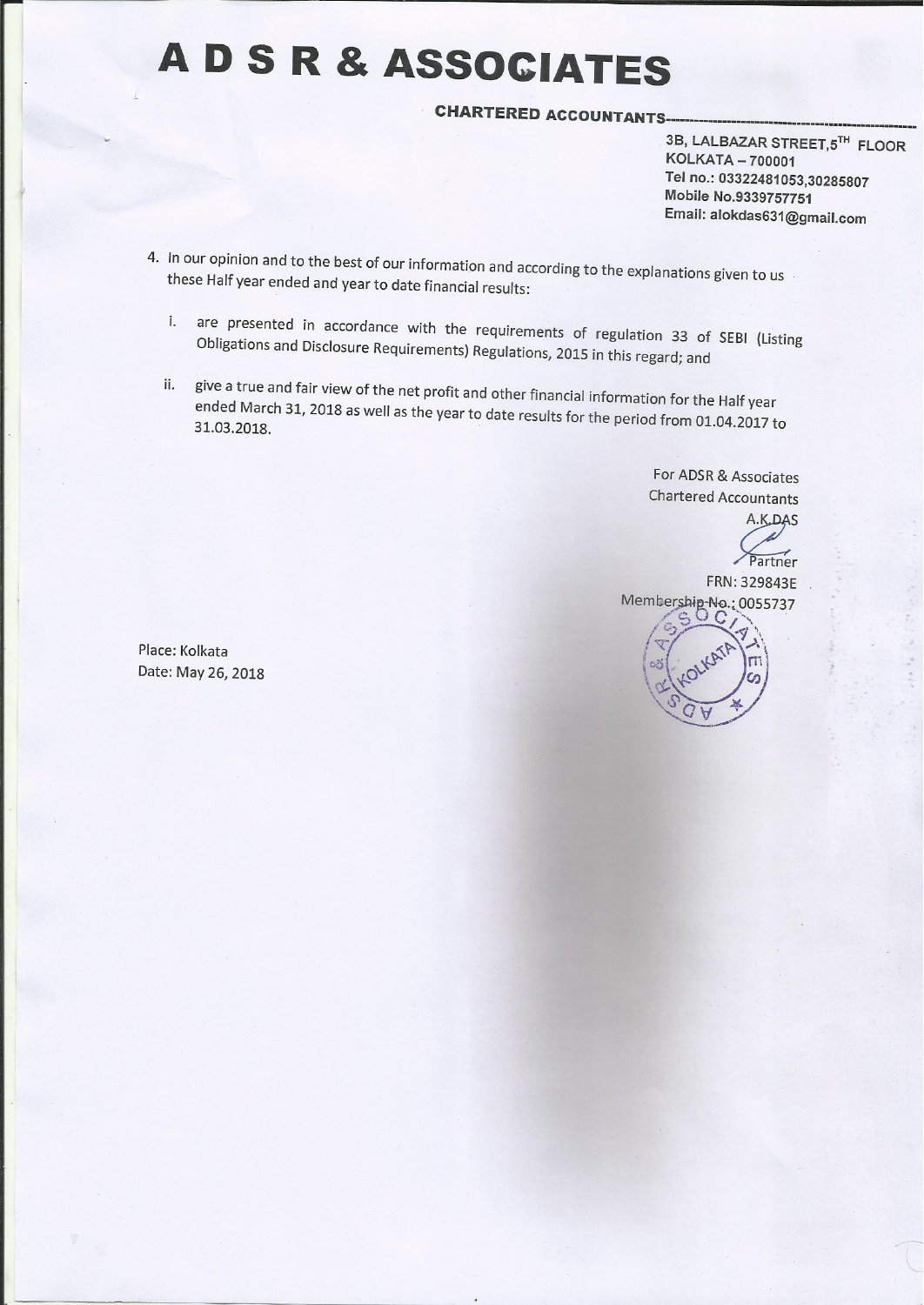#### GCM Commodity & Derivatives Limited

#### **Regd. Office: Sir RNM House. 3B. Lal Bazar Street. 5th Floor. Kolkata-700001 CIN - L74999WB200SPlCI 02819; Email [:gcmcomm.kolkata@gmail.com.](mailto::gcmcomm.kolkata@gmail.com.) Website [:www.gcmcommo.com](http://:www.gcmcommo.com)** Audited Standalone Financial Results for the Half year and Year ended as on March 31, 2018

| Sr. no. | <b>Particulars</b>                                                           | <b>Standalone</b>       |                  |                |                   |                |
|---------|------------------------------------------------------------------------------|-------------------------|------------------|----------------|-------------------|----------------|
|         |                                                                              | <b>Six Months ended</b> |                  |                | <b>Year Ended</b> |                |
|         |                                                                              | 31.03.2018              | 30.09.2017       | 31.03.2017     | 31.03.2018        | 31.03.2017     |
|         |                                                                              | Audited                 | <b>Unaudited</b> | <b>Audited</b> | <b>Audited</b>    | <b>Audited</b> |
|         | <b>INCOME FROM OPERATIONS:</b>                                               |                         |                  |                |                   |                |
|         | <b>Revenue from Operations</b>                                               | 100.957                 | $-0.386$         |                | 100.571           |                |
| Iπ      | Other income                                                                 | $-0.170$                | 23.535           | 28.230         | 23.365            | 51.960         |
| h       | <b>Total Revanue (I+II)</b>                                                  | 100.786                 | 23.149           | 28.230         | 123.935           | 51.960         |
| Iv      | <b>Expenses:</b>                                                             |                         |                  |                |                   |                |
|         | a Purchase of Stock in Trade                                                 | 53.574                  |                  |                | 53.574            |                |
|         | b Change in inventories of Finished goods, WIP and stock in trade            | 45.951                  | $-4.115$         | -5.829         | 41.836            | $-5.829$       |
|         | c Employee benefits expenses                                                 | 8.513                   | 10.008           | 21.521         | 18.521            | 29.221         |
|         | d Finance Cost                                                               |                         |                  |                |                   |                |
|         | e Depreciation and amortisation expenses                                     | $-0.000$                | 0.702            | 1.342          | 0.702             | 1.342          |
|         | f Other expenses                                                             | 3.231                   | 12.917           | 9.510          | 16.148            | 16.710         |
|         | <b>Total Expenses</b>                                                        | 111.268                 | 19.512           | 26.544         | 130.780           | 41.444         |
|         | Profit /(Loss) before extra ordinery items and tax                           | $-10.482$               | 3.637            | 1.686          | $-6.845$          | 10.516         |
|         | <b>Extraordinery Items (net of Tax expenses)</b>                             |                         |                  |                |                   |                |
|         | Profit /(Loss) before tax                                                    | $-10.482$               | 3.637            | 1.686          | $-6.845$          | 10.516         |
|         | <b>Tax Expenses:</b>                                                         |                         |                  |                |                   |                |
|         | a Current Tax                                                                |                         |                  | 2.978          |                   | 2.978          |
|         | <b>b</b> Deffered Tax                                                        | 0.080                   |                  | $-0.045$       | 0.080             | $-0.045$       |
|         | Profit /(Loss) after Tax from contining operations                           | $-10.562$               | 3.637            | $-1.247$       | $-6.925$          | 7.583          |
|         | Other comprahensive income                                                   |                         |                  |                |                   |                |
|         | Net Fair Value changes of Equity instuments and investments through          |                         |                  |                |                   |                |
|         | OCI                                                                          | $-50.177$               | 11.810           | -75.306        | $-38.367$         | $-165.810$     |
|         | It Income tax relating to items that willnot be classified to Profit or Loss |                         |                  |                |                   |                |
|         |                                                                              |                         |                  |                |                   |                |
|         |                                                                              |                         |                  |                |                   |                |
|         |                                                                              |                         |                  |                |                   |                |
|         | Total other comprehensive income                                             | $-50.177$               | 11.810           | $-75.306$      | $-38.367$         | $-165.810$     |
|         |                                                                              | $-60.739$               | 15.447           | $-76.553$      |                   |                |
|         | Total comprehensive income for the period                                    |                         |                  |                | $-45.292$         | $-158.227$     |
|         |                                                                              |                         |                  |                |                   |                |
|         | Paid-up equity Share Capital(face Value of Rs. 10/- each                     | 742.700                 | 742.700          | 742.700        | 742.700           | 742.700        |
|         | Earning per Share (EPS) (Face value of Rs. 10/- each)                        |                         |                  |                |                   |                |
|         | <b>Basics</b>                                                                | $-0.142$                | 0.049            | $-0.017$       | $-0.093$          | 0.102          |
|         | <b>Diluted</b>                                                               | $-0.142$                | 0.049            | $-0.017$       | $-0.093$          | 0.102          |

Date: 26.05.2018 **Place: Kolkata**

Ŷ



**For GeM Commodity & Derivatives Ltd.**

50/- **Amrita Baid Managing Director**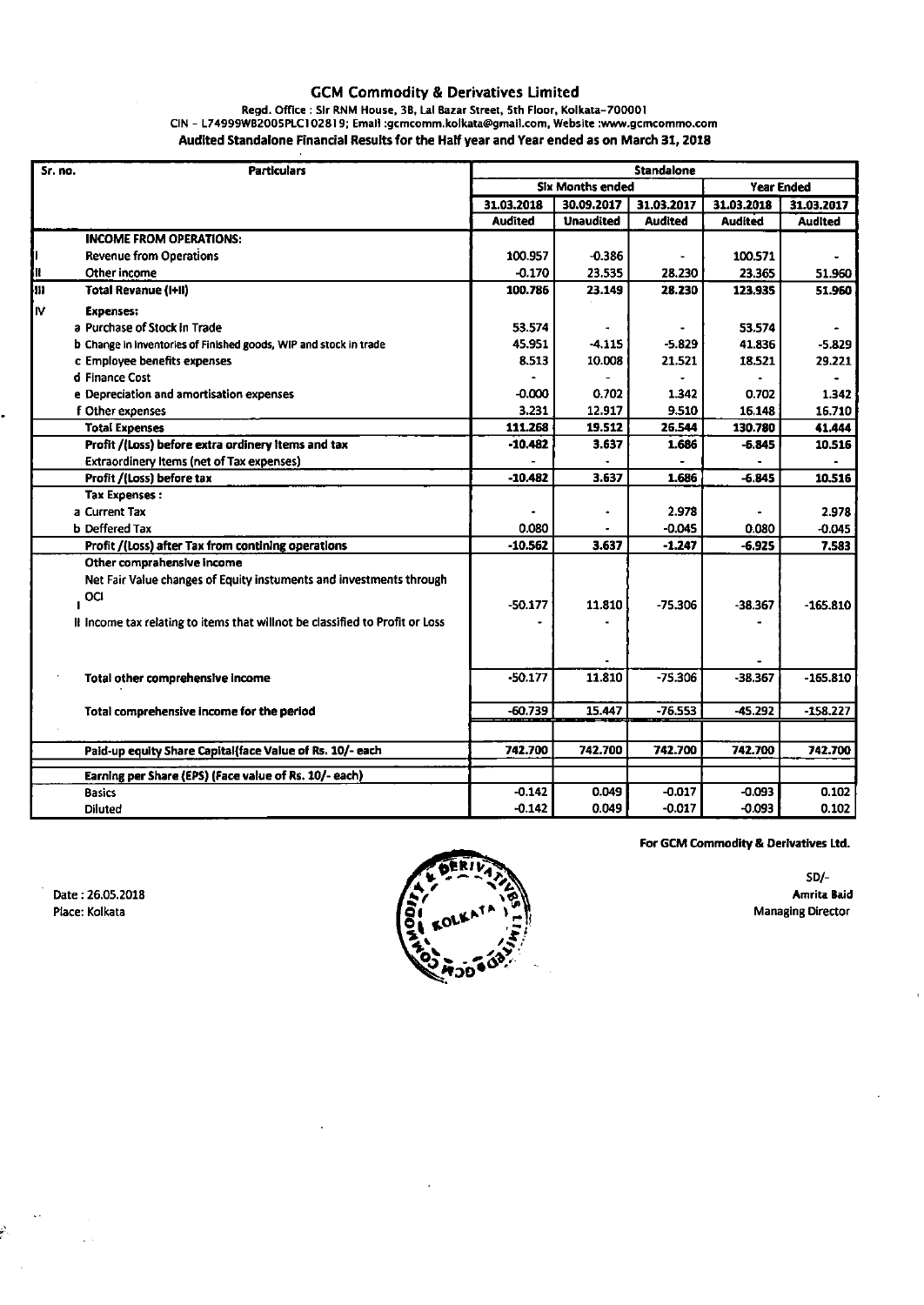#### Notes :

- 1 The above Standalone Audited financial result have been reviewed by the Audit Committee and approved by the Board of Directors in their meeting held on May 26, 2018.
- 2 The financial result for the Half Year and Year ended March 31, 2018 is in accordance with Indian Accounting Standered ("Ind AS") which was applicable to the company for the period starting from April 01, 2017. Consequently standalone figure for the previous Half Year and year ended March 31, 2017 has been restated as per the requirement of the said notification, to comply with Ind As to make them comparable.
- 3 The preparation of these financial result in conformity with Ind AS requires management to make judgements, estimates and assumptions that affect the application of accounting policies and the reported amounts of income, expenses and capital employed. The changes required due to application of Ind AS on retained earnings as well on current year/comparatives, profit/losses have been previously assessed and carried out. Accordingly, judgements, estimates and assumptions made in preparing these financial statements and competitive may require further adjustments that may be necessary due to fresh evidence/facts and interpretations of MCA/ICAI that may be observed/received at the time of finalization of annual financial statements for the year ending on March 31, 2018.
- 4 Reconciliation of profit & Loss for the period of transition from Indian GAPPta the Ind AS for the Half Year ended March 31, 2017:

| <b>IParticulars</b>                                             | <b>Unaudited</b> |
|-----------------------------------------------------------------|------------------|
| Loss for the period as per Previous GAAP                        | $-1.247$         |
| <b>IFair Value changes of Equity instuments and Investments</b> | -75.306          |
| Loss for the period under the Ind AS                            | $-76.553$        |

5 Previous period figure have been regrouped/rearranged wherever necessary, to make them comparable.

6 Figure of the half year ended 31 March 2018 are the balancing figures between audited figures in respect of the full financial year and the first half year ended 30 September 2017 of the current financial year.



Date: 26.05.2018 Place: Kolkata